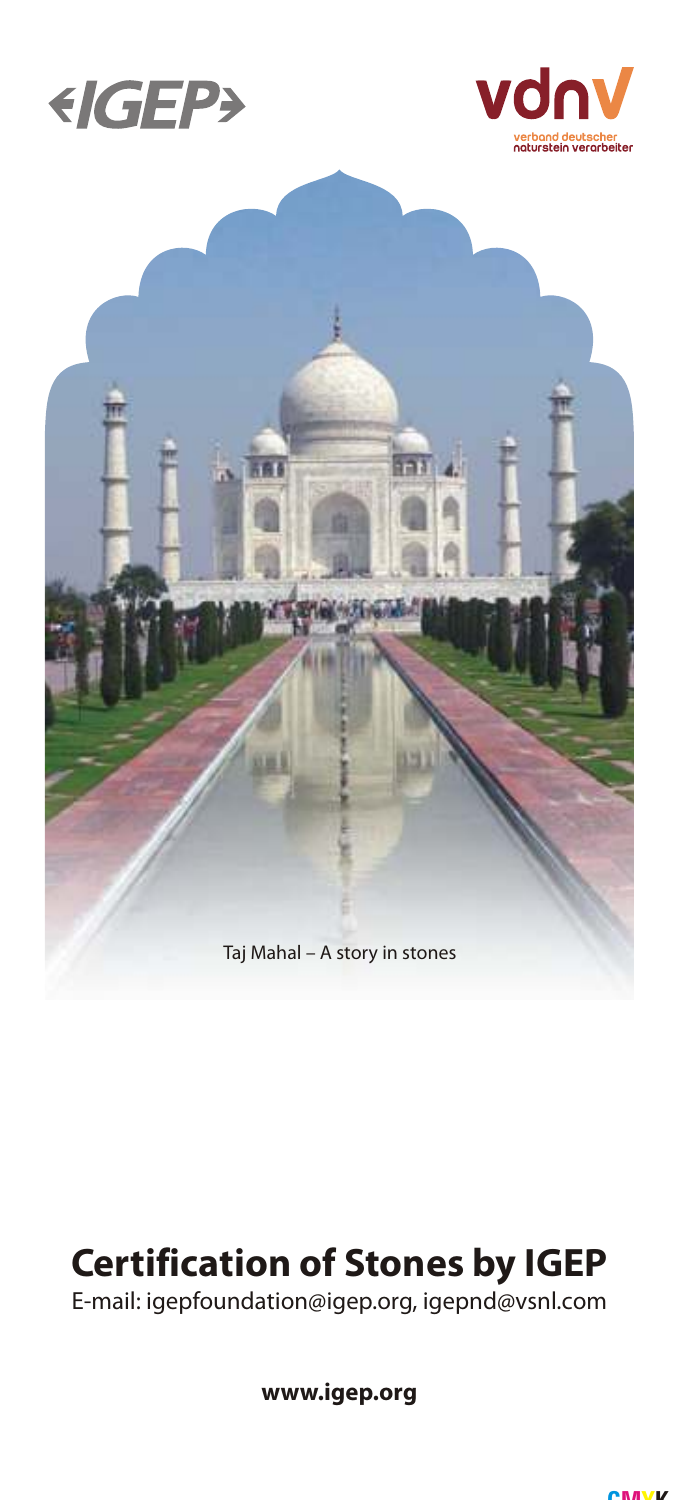*I*ndia is one of the largest producers and exporters of granite and other stones. With a market that has grown and modernized successfully since the early 1970s, the Indian stone industry is a world renowned supplier and manufacturer of marble and granite countertops, statues, monuments, and memorials. Germany is the biggest European buyer of natural stones from India.

However, export and related employment and income of thousands of workers and their families is in danger, because it is alleged that all natural stone products are made with child labour. To avoid set backs and losses of the industry, IGEP developed an appropriate strategy to provide evidence that there is no child labour, but social responsibility.

Accordingly certification agreements have been signed with Indian and German stone associations and individual suppliers and buyers.

•

•

IGEP carries out social auditing projects in the whole stone sector – from the quarries to the port of shipment. This is done in strong cooperation with quarry owners, stone processing companies, exporters and buyers.

Inspections are based on accepted national and international laws, rules and regulations. The ISES standard 2020 of IGEP is introduced to the companies.

•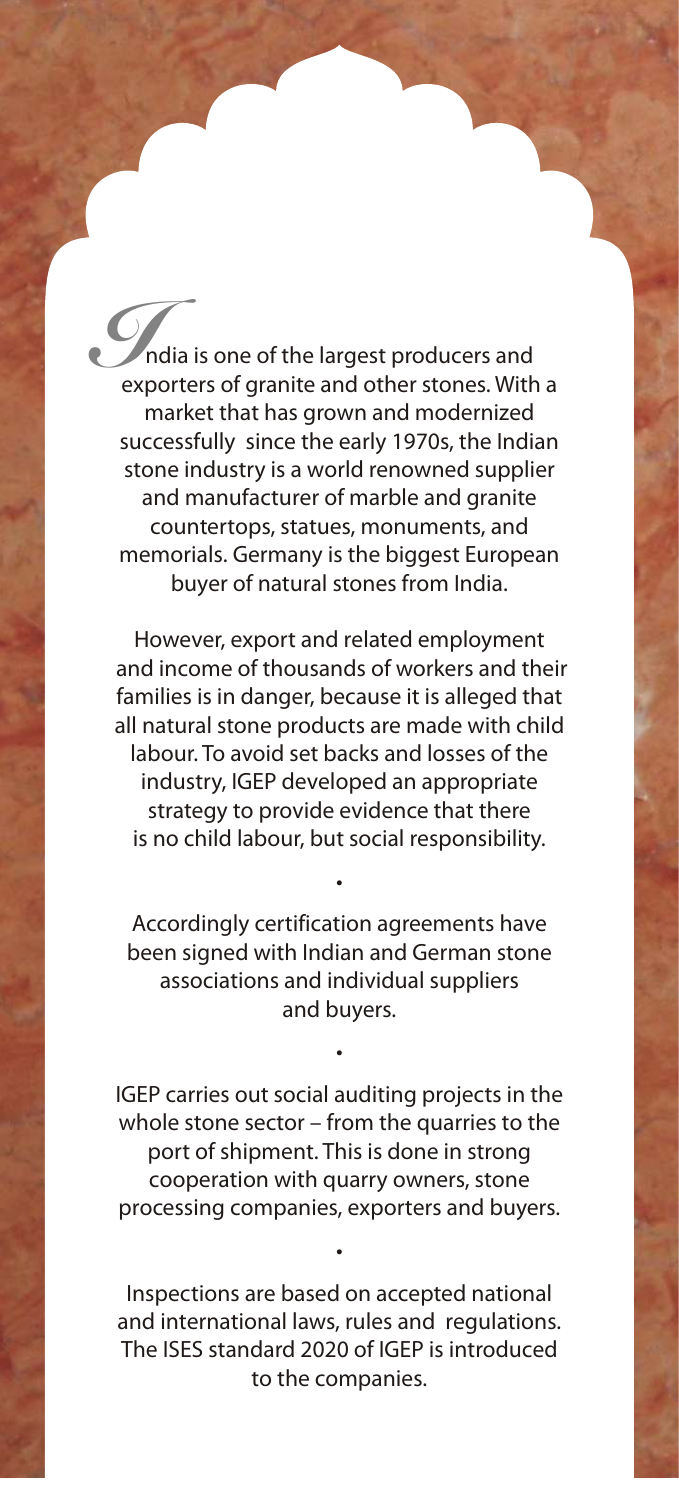#### **IGEP in India**

IGEP has been working in India since 1987. It is an independent private group consisting of the IGEP Foundation (a section 25 company) and the IGEP Consult Pvt. Ltd. The certification is also done to reach the overall objective to make India's economy internationally more competitive and better accepted.

So far, IGEP was known by its internationally recognized standard RUGMARK as a synonym for products without child labour and by its comprehensive social and environmental standard ISES 2020.

Within the last twenty years IGEP carried out social audits and certifications in many industries, as e.g. textiles and garments, leather, handicrafts, jewellery, engineering industry, food, marine products, carpets and natural stones.

Companies certified by IGEP get a compliance certificate for fulfilling basic social and environmental principles (prohibition of child labour, compliance with health and safety measures, payment of minimum wages, good house keeping etc.)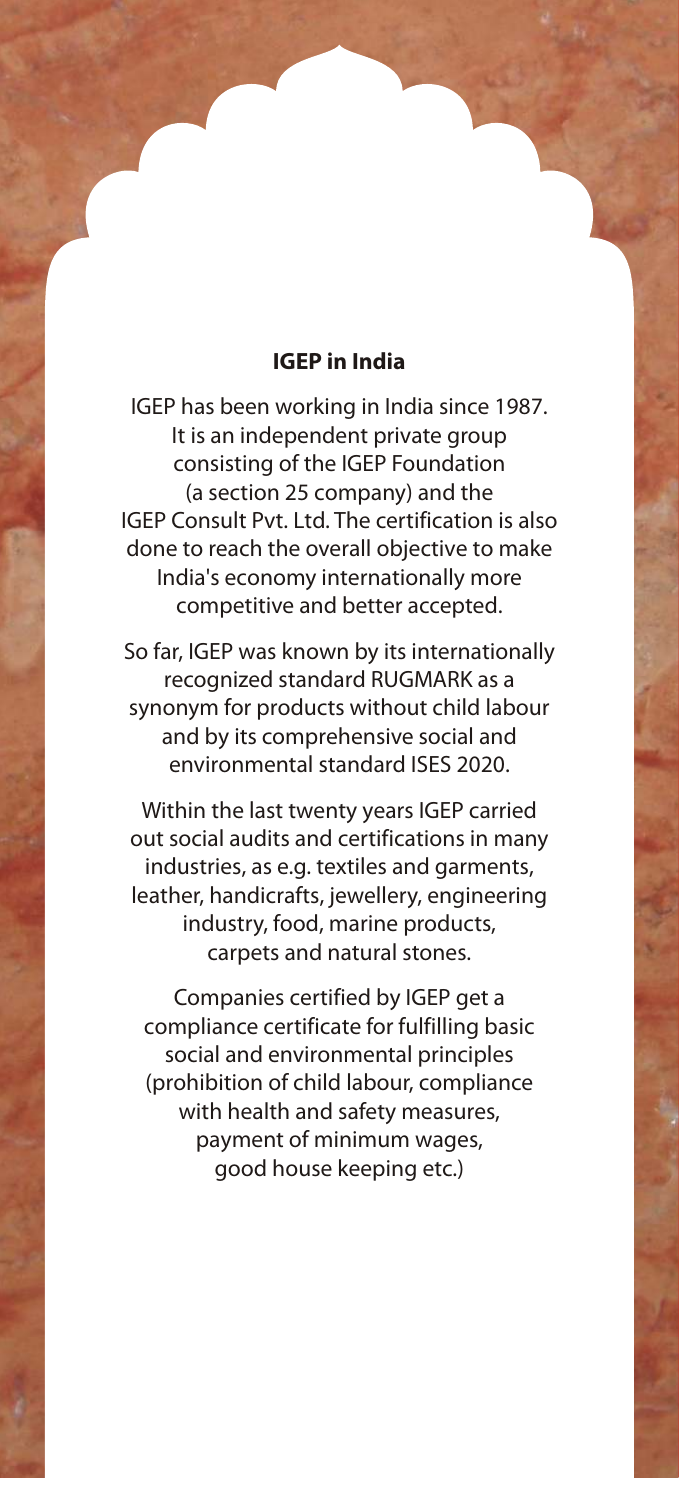



## **The Certificate for Products without Child Labour**

IGEP's certification confirms that stones are made

- 1. without child labour
- 2. with proper working conditions according to ILO conventions 182 and others.

It facilitates the access to leading stone buyers in Germany and other EU countries

## **How to Get this Certification**

- 1. Inform IGEP about your company and your quarries ; that you work without child labour and agree upon unannounced controls.
- 2. Meet IGEP team in your company
- 3. Get informed about the auditing procedure with surprise check as key element.
- 4. Have the first round of inspection done in the whole chain from quarry, processing, packaging till shipment followed by unannounced controls.
- 5. If there is no child labour the IGEP certificate is given with which you can promote your products

That certificate is valid for one year and can be renewed through one simple re-audit



**Mrs. Sharda Subramaniam at the inspection site**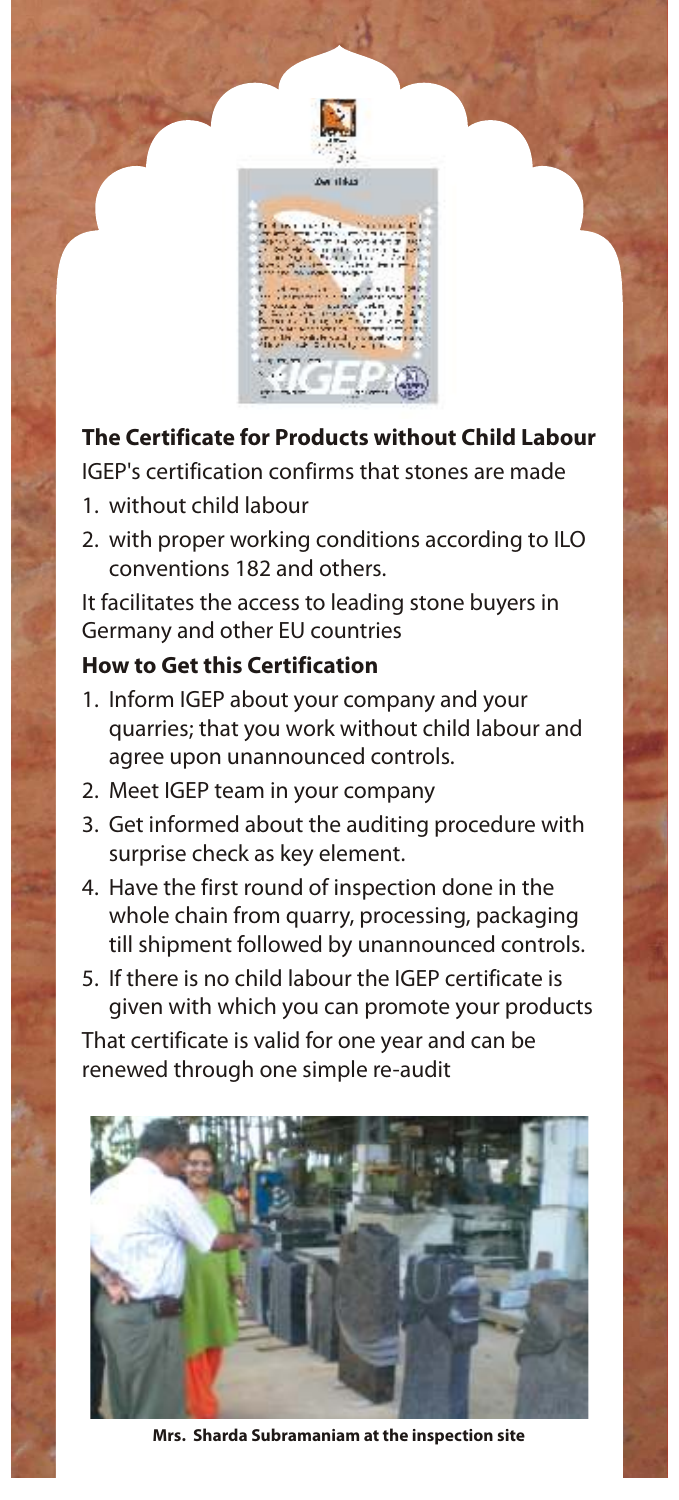## **What Does it Cost?** •

The Indian companies provide 0.25% of the export value (f.o.b.) mainly for the control (audit) work.

•

The importers give 1%. For buyers groups and associations rebates are possible. The money is primarily used for social projects, mainly in the fields of education, training and health care.

All expenditure and income are subject to strict controls of the financial authorities and chartered accountants. Full transparency is guaranteed.

•